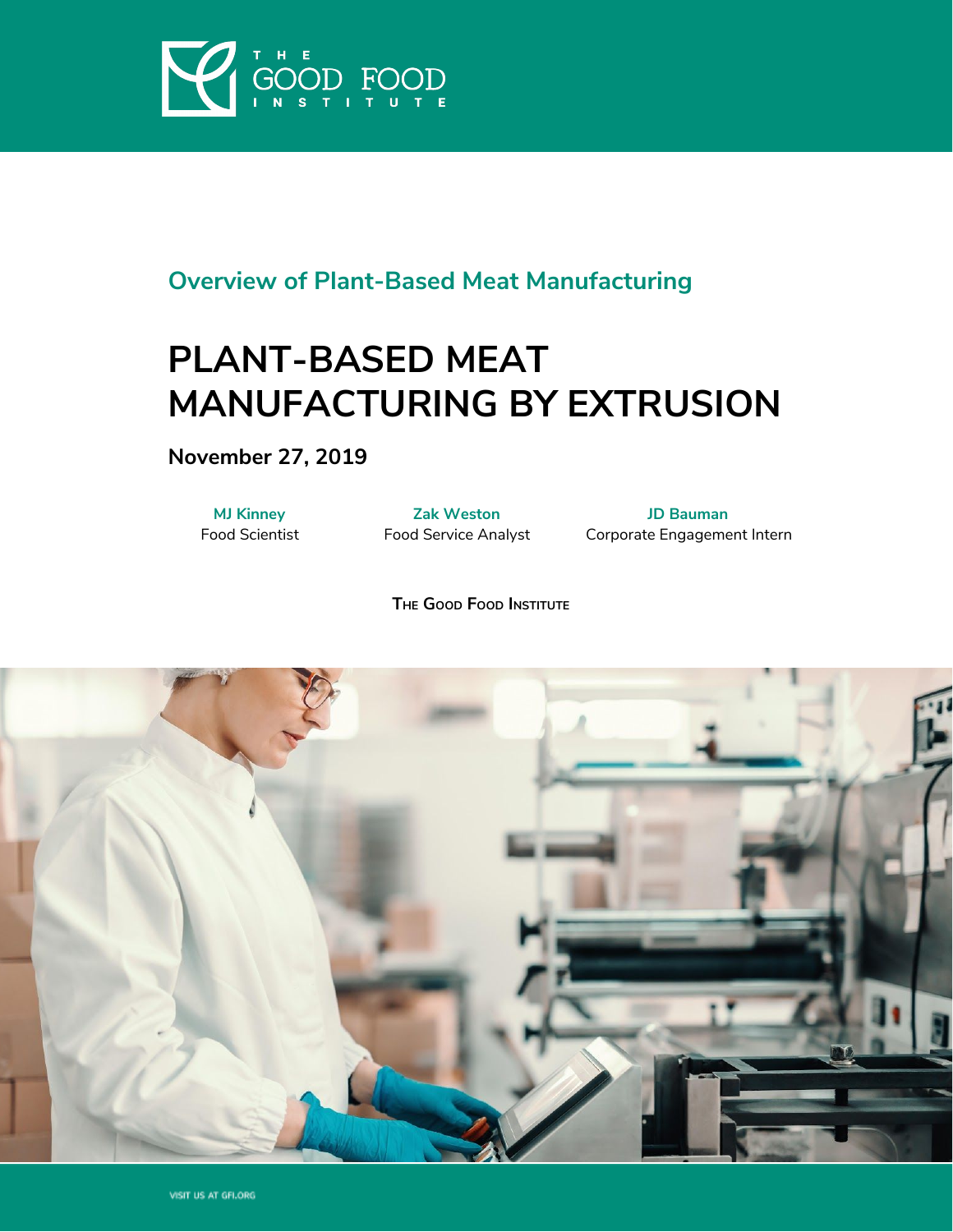# <span id="page-1-0"></span>**Executive Summary**

**An increase in the demand and development of new and better plant-based meat products provides huge opportunities for food product developers and manufacturing companies. This document is an introduction to, and overview of, the technologies required to capitalize on these opportunities. Fortunately, a variety of well-understood and closely related food processes already exist to use as a starting point, allowing a template-like approach for raw materials and overall processing systems. Extrusion is an example of such a template; it is widely used in producing cereals, puffed snacks, bars, and pastas, and serves as a key platform in the production of plant-based meat.**

**This report offers a general overview of how to create plant-based meat using extrusion. It provides a practical model via process flow charts of two major categories: (1) restructured and (2) whole muscle plant-based meat products. Although the technological scope of this resource is limited to the use of extrusion, extrusion is not the only means of producing high-quality plant-based meat products.**

**In formulation, there is no one way to create a product. As a developing category, plant-based meat production processes will simultaneously create, borrow, and repurpose novel knowledge, ingredients, equipment, and distribution from well-established food value chains**—**including those from animal-based food. We hope this resource serves as a roadmap to systemize a standard set of processes, offer insights to scale production and, with the help of our directories (see Appendix), readily locate a means to a technical solution at various stages of the product development process. Further, we hope this overview helps prospective manufacturers assess the feasibility of plant-based meat production in their own facilities.**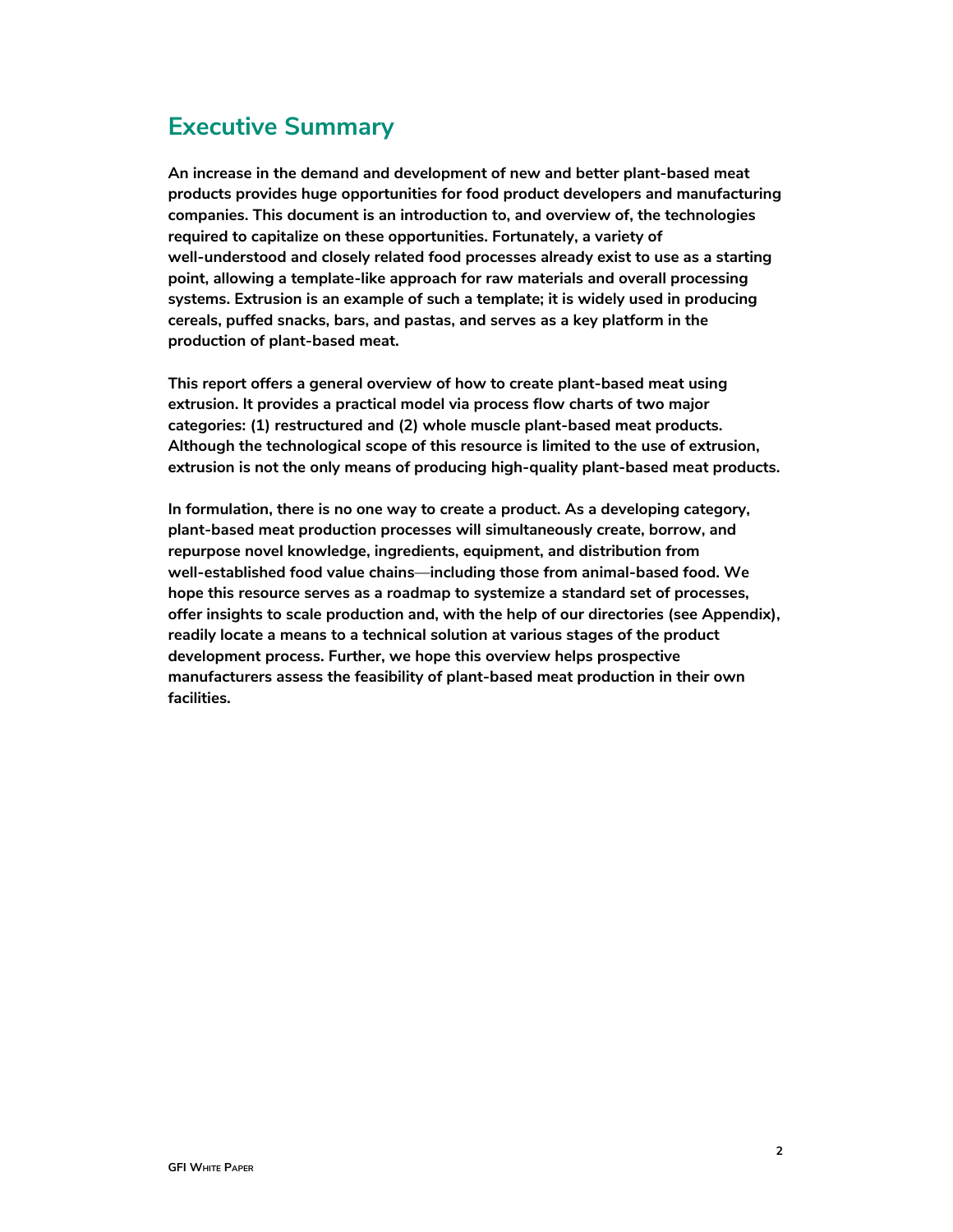# **Table of Contents**

<span id="page-2-0"></span>

| <b>Executive Summary</b>                                                                       | 2       |
|------------------------------------------------------------------------------------------------|---------|
| <b>Background</b>                                                                              | 4       |
| What is plant-based meat?                                                                      | 4       |
| What is alternative protein?                                                                   | 4       |
| What is extrusion?                                                                             | 5       |
| <b>Process Flow Diagrams</b>                                                                   | 5       |
| Whole muscle meat products                                                                     | 5       |
| Steps 1 - 7                                                                                    | 6       |
| Process flow diagram                                                                           | 8       |
| <b>Restructured meat products</b>                                                              | 9       |
| Steps 1-9<br>Process flow diagram                                                              | 9<br>11 |
| Appendix                                                                                       | 12      |
| Glossary of terms                                                                              | 12      |
| Directories for ingredients                                                                    | 13      |
| Directory of ingredient sourcing events                                                        | 13      |
| Directory of co-manufacturer events                                                            | 14      |
| Directory of pilot-scale facilities (land grant universities)                                  | 14      |
| Directory of pilot-scale facilities (nonprofit and industry)                                   | 15      |
| Directory of co-manufacturers (production-scale facilities), consultants & private<br>labelers | 15      |
| Directory for continued learning (classes)                                                     | 16      |
| Directory for continued learning (textbooks)                                                   | 16      |
| Don't see your organization listed here?                                                       | 17      |
| <b>References</b>                                                                              | 17      |
| <b>About the Authors</b>                                                                       | 18      |
| Acknowledgements                                                                               | 18      |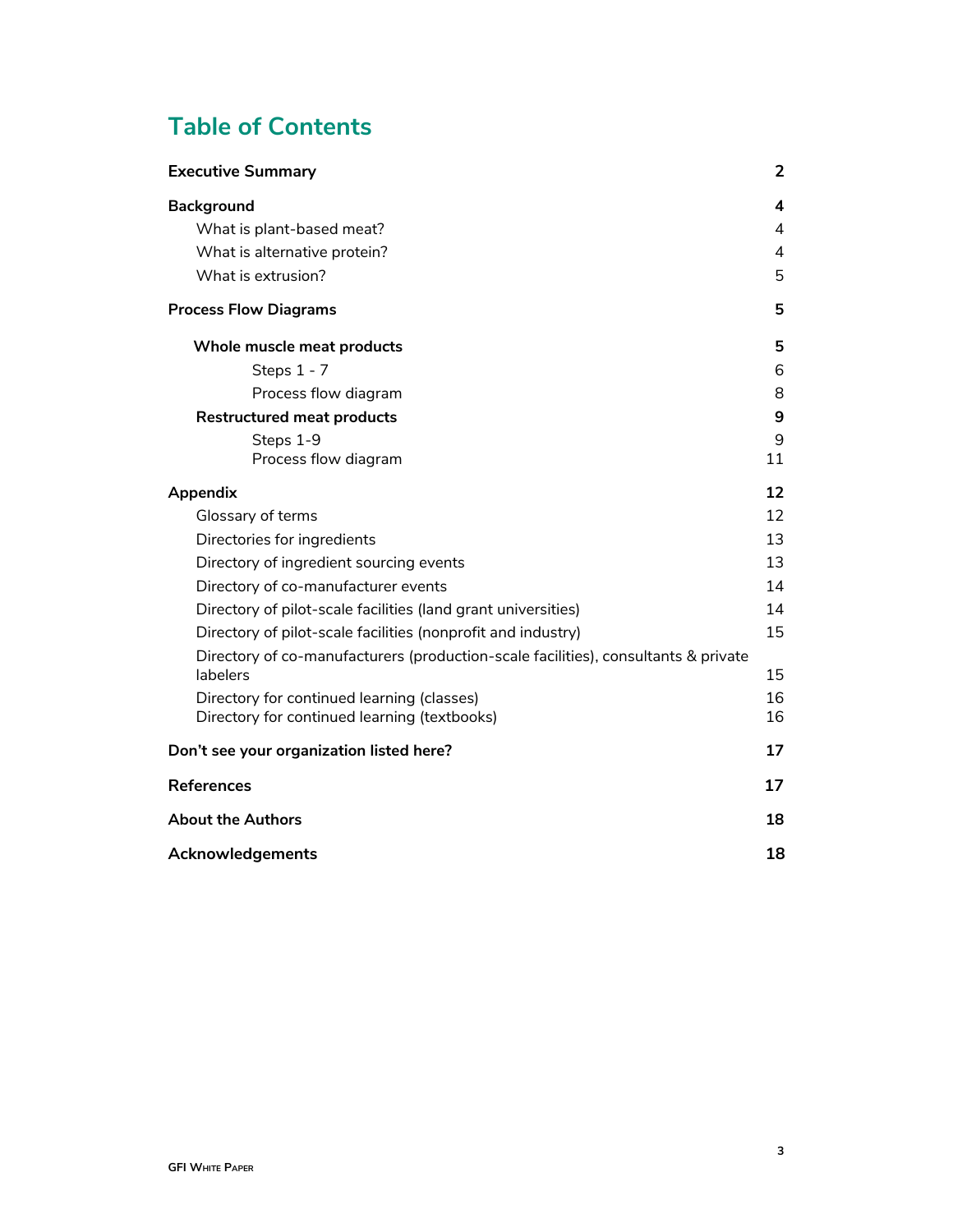# **Background**

### <span id="page-3-0"></span>**What is plant-based meat?**

Plant-based meat closely resembles an animal-based meat product in its organoleptic properties, using one or a combination of alternative protein ingredients. The scope of this report is limited to addressing the creation and potential process systems for plant-based meat involving extrusion technology.



*Figure 1. Alternative Protein Product Spectrum | Products formed from alternative protein sources compose a* spectrum of finished product options ranging from (1) whole sources of plants (as well as microbial sources, such as *fungi), (2) homogenized, pressed, and fermented products (e.g., tofu, tempeh, seitan), (3) ground vegetable-based burgers, and (4) plant-based meat.*

### <span id="page-3-1"></span>**What is alternative protein?**

Alternative protein is a catch-all phrase that can be interpreted as ingredients derived from non-animal sources. However, not all non-animal sources are technically plants, nor are they entirely composed of protein. In fact, these ingredients come from a variety of sources and exist in multiple forms, including fresh/as-is, wet, and dry formats that range from whole products to fats, pastes, flours, concentrates, and isolates.

From a production, infrastructure, and cost basis, novel sources of ingredients (not limited to proteins) can be derived from three major categories: (1) plants, (2) microbial cells, including when used as hosts for recombinant protein production, and (3) animal cell cultivation. In plant-based meat formulation, animal cells are excluded, and therefore only involve one or a combination of plants, microbial cells, and recombinant proteins. For more information on novel ingredients involved in plant-based formulation, please read our article, Formulating with [Animal-Free](https://www.gfi.org/images/uploads/2019/06/IFTJune2019Animalfreeformulations.pdf) Ingredients.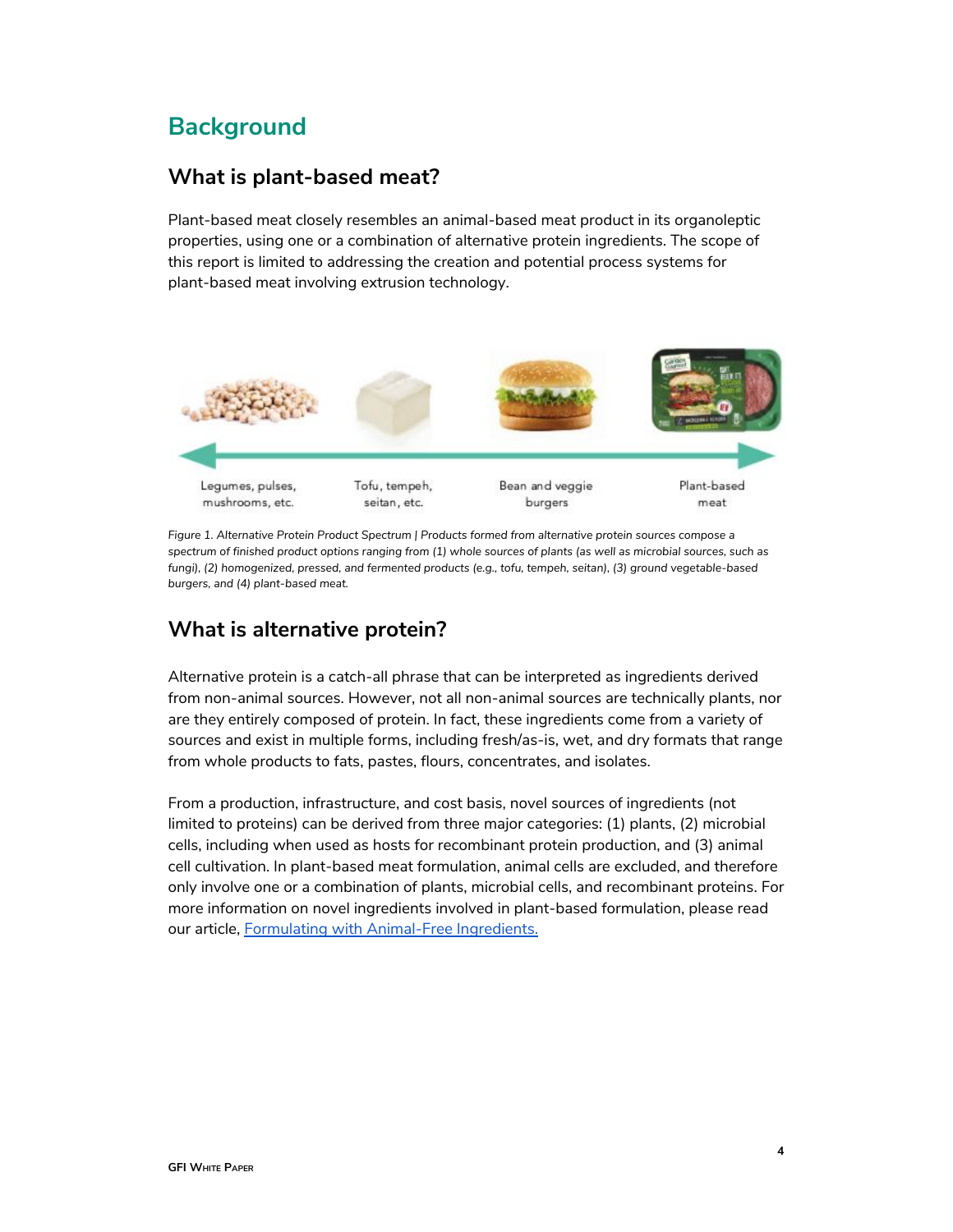

Figure 2. Categories of Alternative Protein | Alternative protein products may incorporate one or a combination of novel proteins. Novel proteins can be segmented into three categories from a production, cost, and infrastructure perspective, but as they relate to plant-based meat, novel proteins may include one or a combination of those derived from plants, fungi, and microbial cell culture including recombinant proteins. Animal cell culture is excluded from *plant-based meat products.*

### <span id="page-4-0"></span>**What is extrusion?**

Extrusion transforms native ingredient biopolymers (inputs) into a continuous semi-solid (output). To complete this process, a screw system within a barrel conveys mass (a combination of dry ingredients, water, and/or oil) through a die (small opening). The mass is exposed to a combination of parameters, including heat, mechanical energy, pressure, and moisture.

The continuous fluid passes through the extruder according to its specific parameters, exits a die, and is cut into various lengths. Post-extrusion, the output is semi-solid and retains moisture. Wet Textured Vegetable Protein (TVP) output will go through marination, coating, and/or cooling steps. To create dry TVP, the product will pass directly from the extruder onto a conveyor, and then into a dryer (Guy [2003\).](https://paperpile.com/c/bOcs5N/pt2I)

# **Process Flow Diagrams**

### **Whole muscle meat products**

Whole muscle plant-based meat resembles primary, whole muscle, animal-based meat. It displays a fibrous texture analogous to striated muscle. A product developer aiming to match the organoleptic properties of whole muscle products (such as a chicken breast, a pork chop, or a steak) may choose to use either dry or wet TVP formats. The decision will depend upon factors that include infrastructure capabilities, price point of the finished product, and level of preparation required of the customer. For example, a dry TVP may be ideal for food service environments that seek low-cost food solutions and have the capability to prepare the product for their customers. Likewise, a co-manufacturer may choose a dry TVP format if they are already equipped with infrastructure for low-moisture extrusion due to other dry products in their portfolio (such as cereal and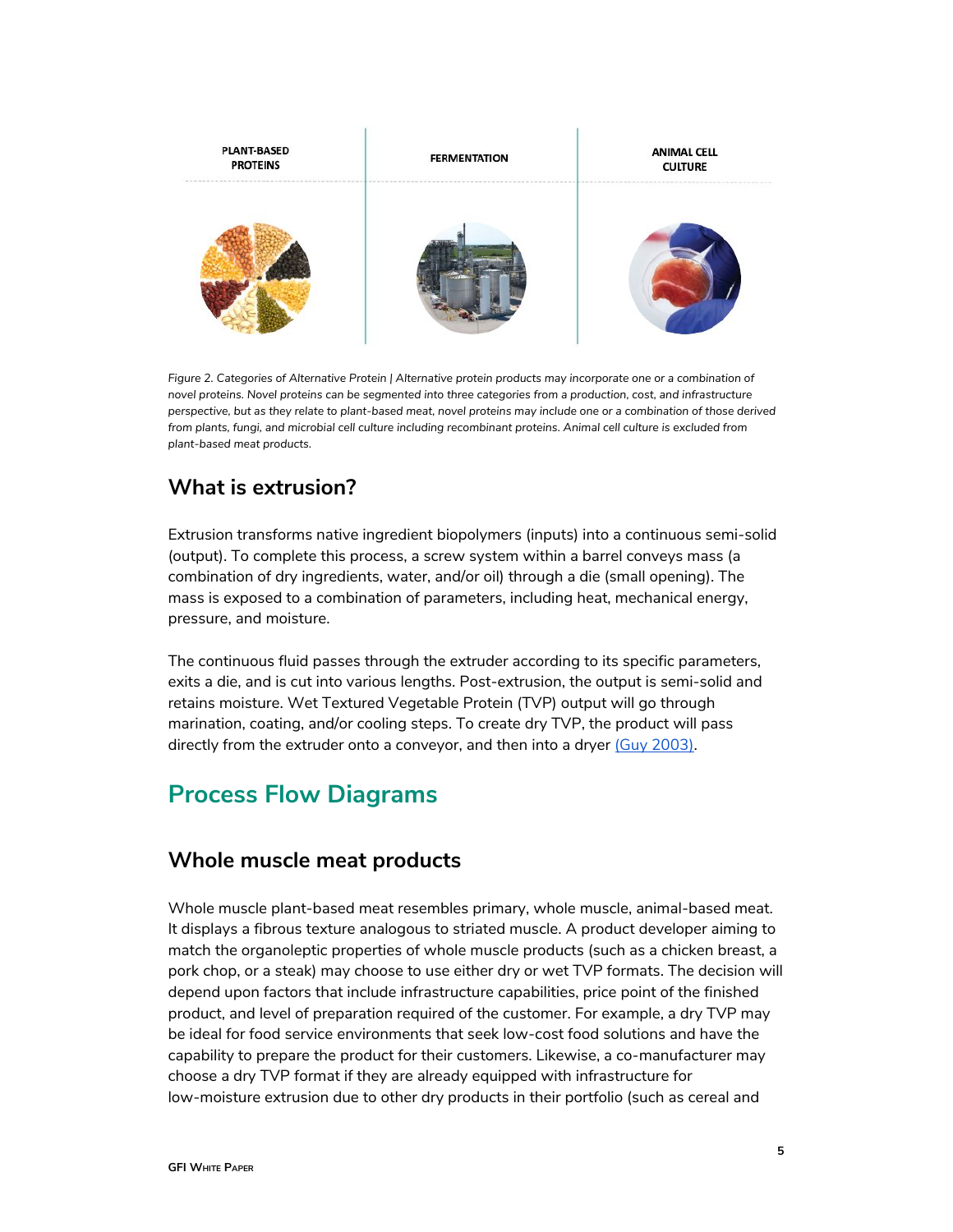puffed snacks).

#### **Steps 1 - 7 below follow the figure 3 illustration, "Process flow diagram for whole muscle meat products" found on page 8.**

#### <span id="page-5-0"></span>**Step 1: TVP**

Textured Vegetable Protein (TVP) can be received in two formats:

**Format 1:** Dry TVP. This is generally processed using low-moisture twin-screw extrusion technology. Dry TVP is composed of pre-combined dry ingredients and water, and does not generally include fats during extrusion. Post-extrusion, it is passed through a dryer, packaged, and sold as a finished ingredient.

**Format 2:** Wet TVP. This is generally processed using high-moisture twin-screw extrusion technology. Wet TVP differs from dry TVP in the amount of water introduced during the extrusion process, the absence of a dryer post-extrusion, and the incorporation of fats alongside dry ingredients and water during extrusion.

#### **Step 2: Hydration / Marination**

**Format 1:** If TVP is received dry, it is combined with one or multiple ingredients, including heated water, broth, and/or fats. Once hydrated, it then may pass through a marination step. A marinade will typically incorporate fats, flavors, and functional additives—which serve a variety of functions to improve flavor, fat absorption, fat retention, and the ease of processing.

The term *functional additives* denotes ingredients designed primarily to impart a specific functional property (rather than nutritional value). An example of a functional additive in a marinade would be an emulsifier to ensure water and lipids don't separate, thereby ensuring uniformity throughout processing. Functional additives are typically used at low levels that do not significantly contribute to the product's nutritional content.

**Format 2:** If TVP is received wet, it has likely already incorporated fat content throughout its matrix. However, if more fat, additional flavoring systems, or specific functional properties are desired, wet TVP may pass through a marination step to incorporate these additional components.

#### **Step 3: Coating**

Regardless of format (dry or wet TVP), the product may be coated to incorporate additional flavor and texture. Coating may be a multi-step process requiring the addition of both an adhesive component and the desired exterior coatings, such as spices, flours, and bread crumbs.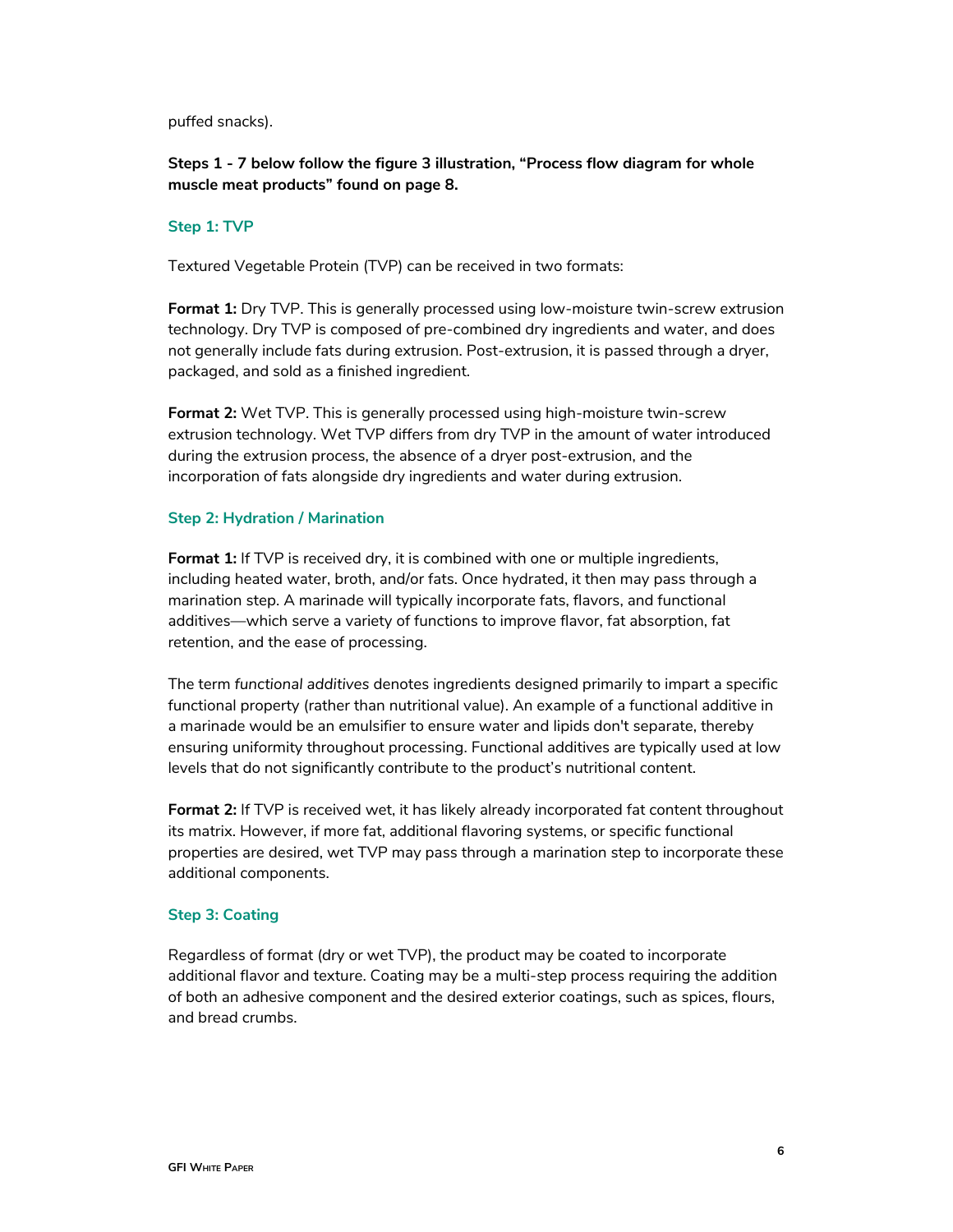#### **Step 4: Cooking**

Products designed to be reheat-ready (requiring minimal consumer preparation) are cooked following either the marination or coating step. Cooking uses various thermal processes such as frying, baking, boiling, and/or steaming.

#### **Step 5: Extended Shelf-Life Processes (ESLP)**

Extended shelf-life processes may follow consecutively—after marination, coating, or a cooking step—in order to prolong shelf life. ESLP may include thermal, non-thermal, or a combination of these processes (e.g., heat-pasteurization, high-pressure processing, UV, and the addition of antimicrobials).

#### <span id="page-6-0"></span>**Steps 6 - 7: Cooling, Packaging, & Storage**

Cooling follows either cooking or ESLP steps and can include refrigeration, freezing, or a combination of these methods. By lowering the temperature, microorganism growth is inhibited, supporting a longer shelf life and reducing the risk of foodborne illness. Depending on a variety of factors—such as shelf-life requirements, customer uses, and placement within retail settings—producers can decide to refrigerate or freeze product and determine whether to conduct this step before or after packaging.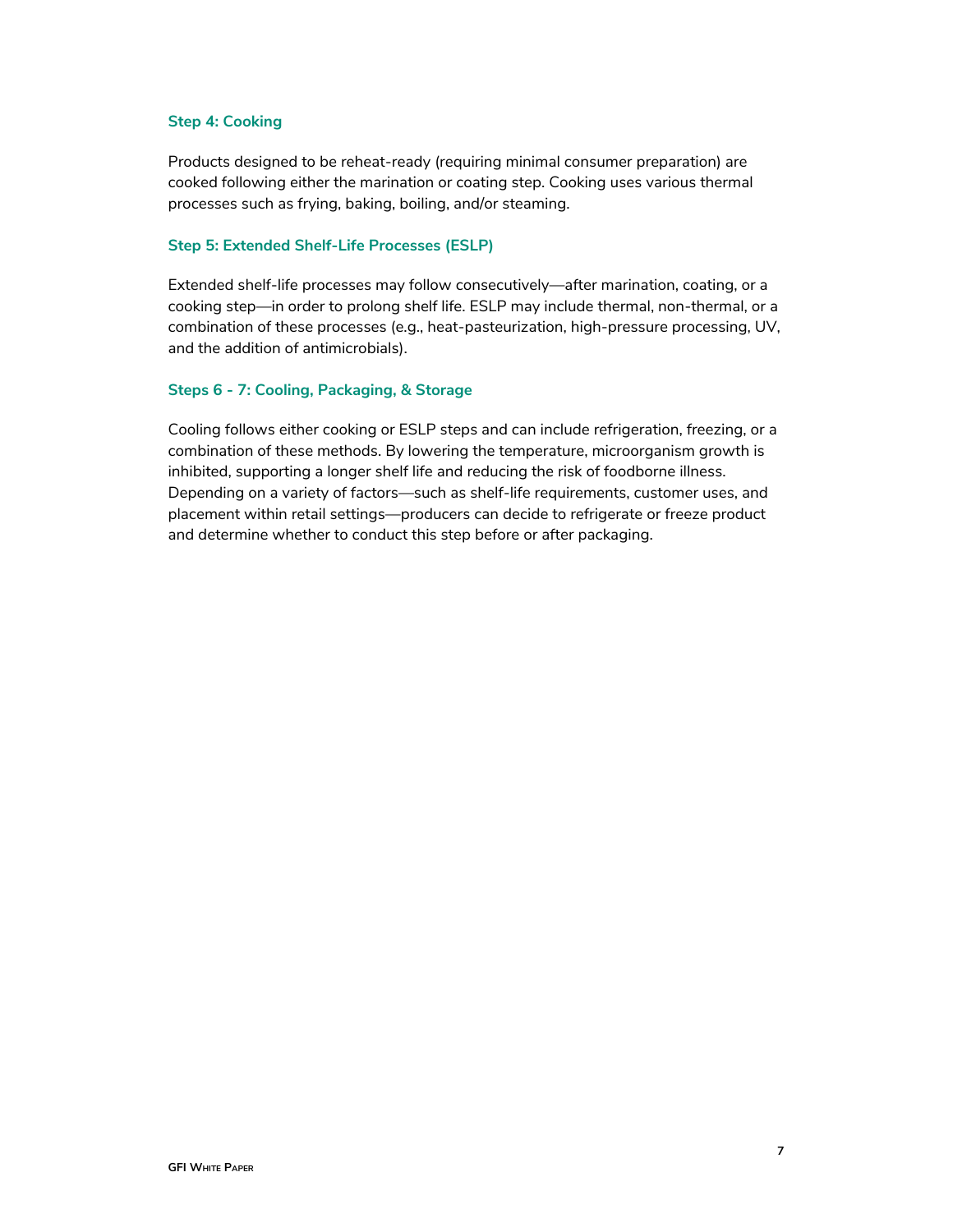

Figure 3. Process flow diagram for whole muscle meat products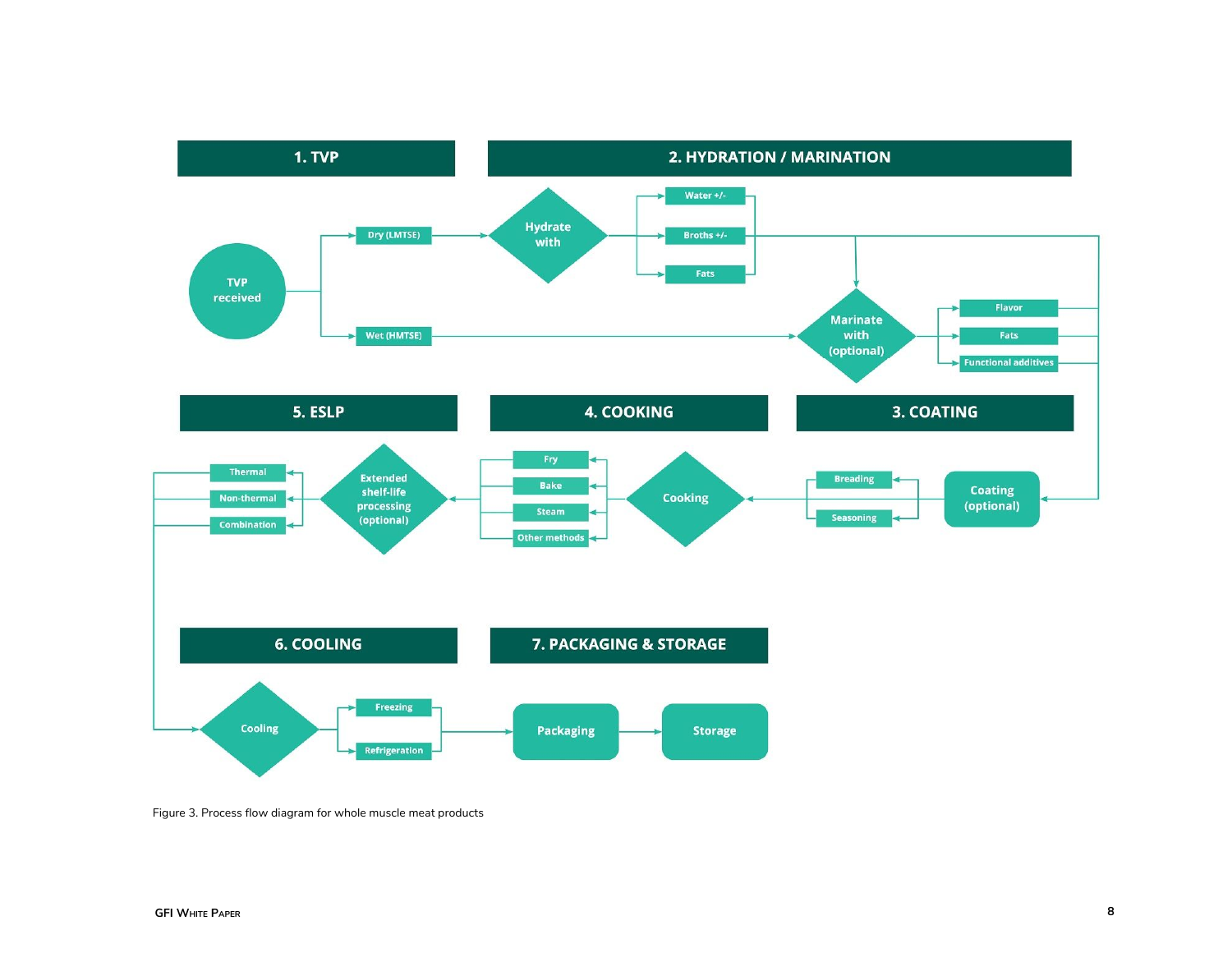### **Restructured meat products**

Restructured plant-based meat products resemble ground, shredded, and bound animal-based meat products. They are often formed into patties, balls, nuggets, and sausage links and may include a casing, coating, and/or breading.

#### **Steps 1 - 9 below follow the figure 4 illustration, "Process flow diagram for restructured meat products" found on page 11.**

#### <span id="page-8-0"></span>**Step 1: TVP Hydration**

TVP is received dry, generally having been previously processed using low-moisture twin-screw extrusion technology. TVP is mixed with heated water, broth, and/or fats.

Note: While TVP can be sourced as a finished ingredient from a manufacturer or supplier, it can also be created internally. If interested in learning to make TVP in-house, you will want to consider the additional resources made available in the appendix, such as the directories for continued learning and pilot-scale facilities.

#### **Steps 2 -3: Ingredient Additions & Mixing**

Other ingredients are combined with hydrated TVP and mixed to form a dough. Dough formation is composed of a ratio of macronutrients (proteins, fats, and carbohydrates), micronutrients (vitamins, minerals), flavors (spices, concentrated additives), and functional additives (to support such features as optimal texture, consistency, and shelf life) derived from plants, fungi, and/or microbial cell culture.

#### **Step 4: Formation**

The dDough is formed into various formats that may include patties, balls, nuggets, and sausage links.

#### **Step 5: Coating**

Following formation, both raw/fresh products (designed for the ready-to-cook market) and cooked products (designed to be reheat-ready and requiring minimal preparation) may be coated in seasoning, breading, and/or a sausage casing.

#### **Step 6: Cooking**

Products designed to be reheat-ready (requiring minimal consumer preparation) are cooked following either a dough formation or coating step. Cooking uses various thermal processes, such as frying, baking, boiling and/or steaming.

#### **Step 7: Extended Shelf-Life Processes (ESLP)**

Extended shelf-life processes may follow consecutively either after dough formation, coating, or a cooking step in order to prolong shelf life. ESLP may include either thermal,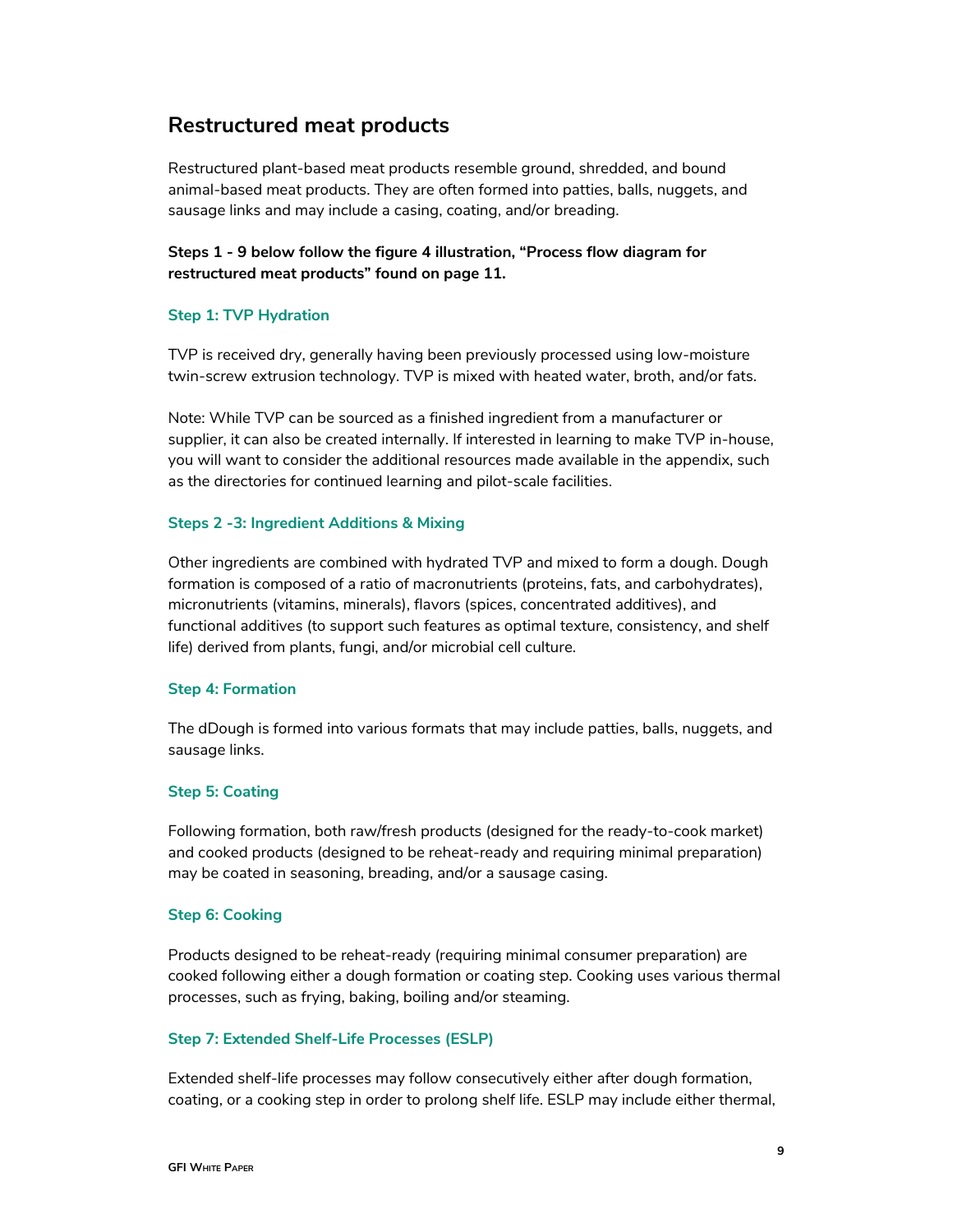non-thermal, or a combination of these processes (e.g., heat-pasteurization, high-pressure processing, UV, and the addition of antimicrobials).

#### **Step 8 - 9: Cooling, Packaging, & Storage**

Cooling follows either cooking or ESLP steps and can include refrigeration, freezing, or a combination of these methods. By lowering the temperature, microorganism growth is inhibited, supporting a longer shelf life and reducing the risk of foodborne illness. Depending on a variety of factors—such as shelf-life requirements, customer uses, or placement within retail settings—producers can decide whether to refrigerate or freeze product and if this step will occur before or after packaging. Ambient cooling is also possible, but it may present a bottleneck in the production line and presents a higher food safety risk.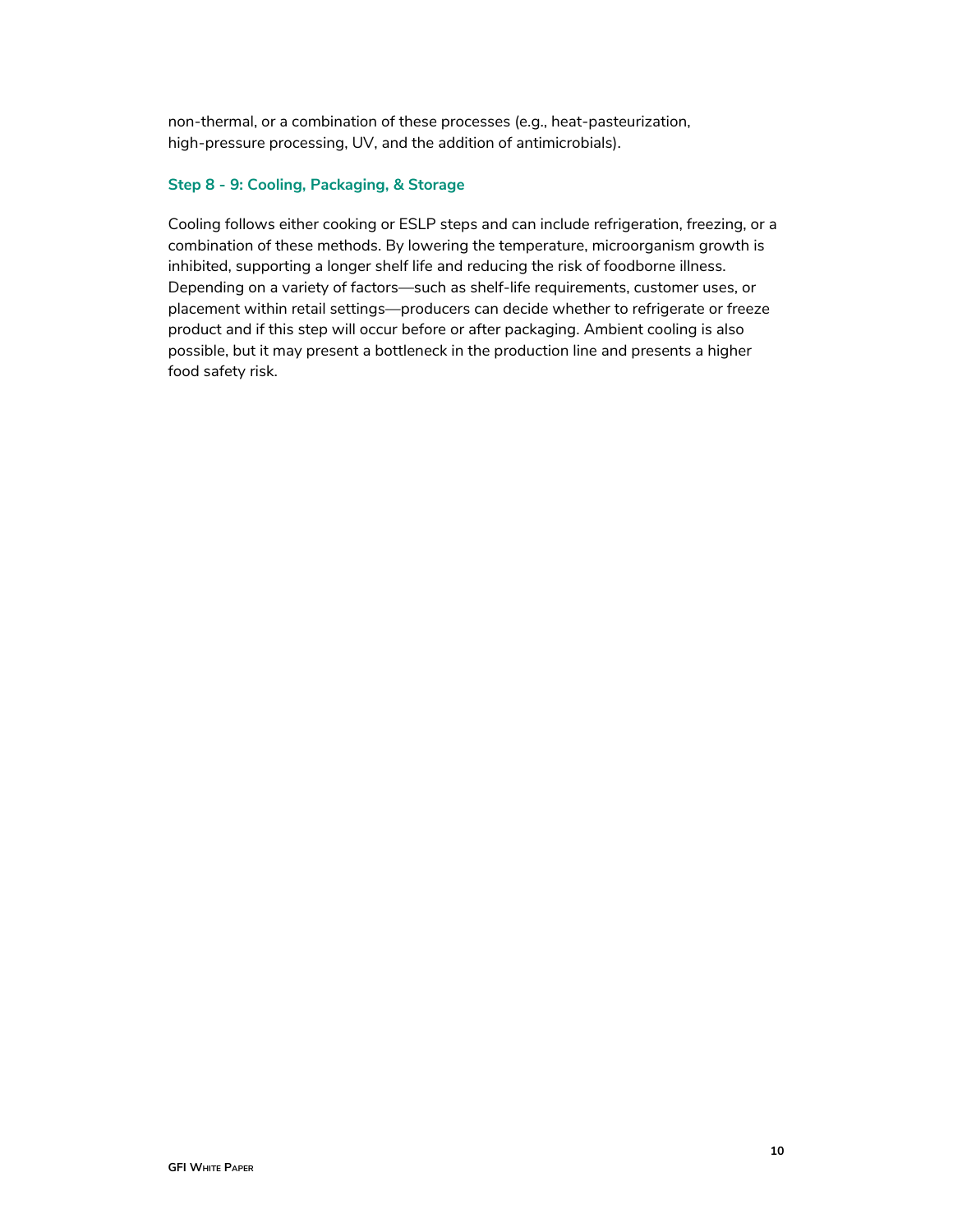

Figure 4. Process flow diagram for restructured meat products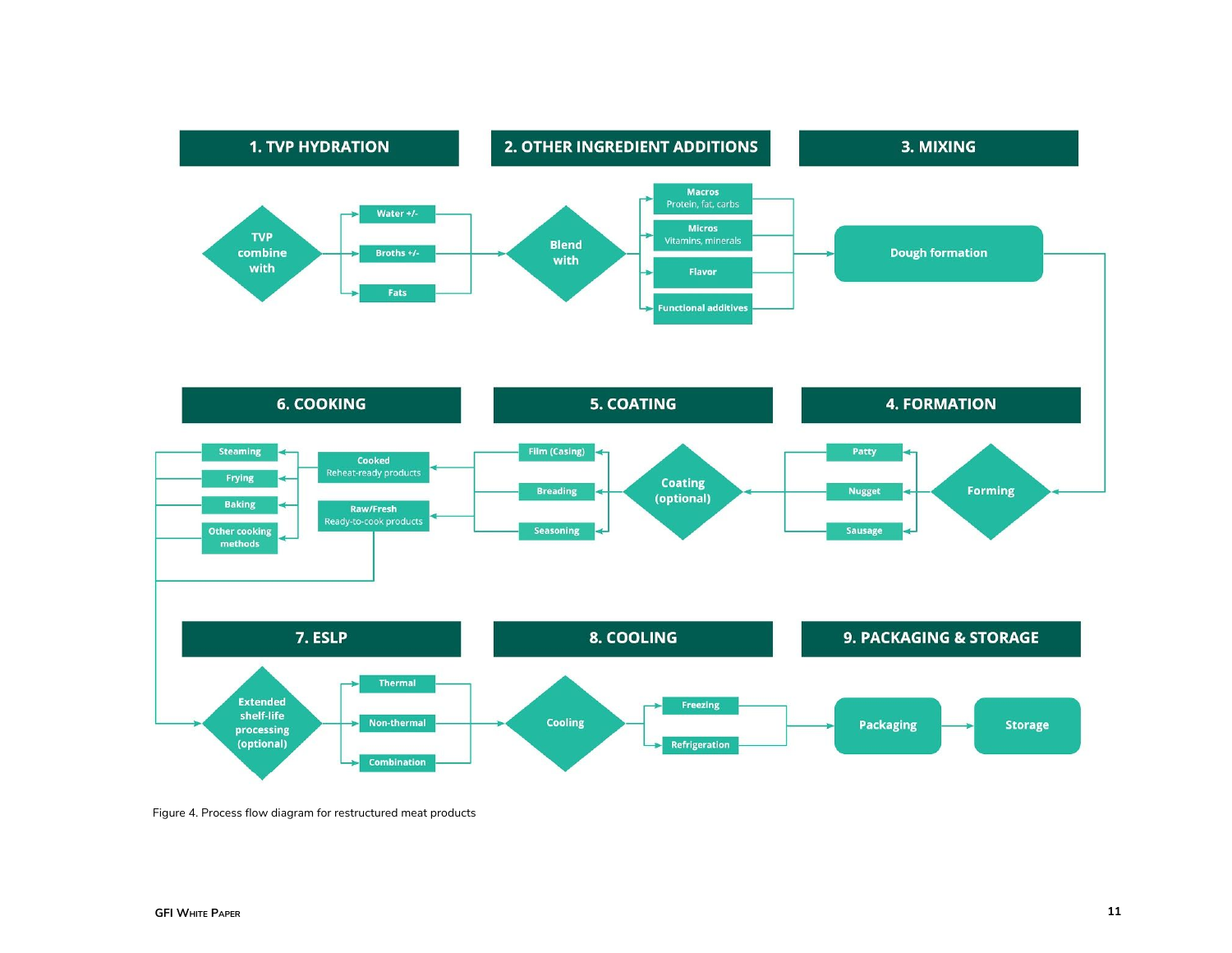# <span id="page-11-0"></span>**Appendix**

### **Glossary of terms**

**Alternative protein:** Refers to one or a combination of plant, microbial, and animal cell culture-derived protein sources.

**Cultivated meat:** Meat derived from animal cells that are cultured through a variety of methods and combinations, which may include mixtures with recombinant proteins and/or plant proteins. Meat encompasses all animal tissue that is composed of cells derived from red meat, poultry, pork, seafood, and other animal sources. Sometimes referred to as 'clean meat' or 'cell-based meat.'

**Extended shelf-life processes (ESLP):** Processes that inactivate or eliminate certain microorganisms (bacteria, spores, enzymes, and others) responsible for the expiration of food products. Processes may include thermal, non-thermal, or a combination for the purpose of extending a product's shelf life (generally, post-pasteurization) [\(V. M.](https://paperpile.com/c/bOcs5N/w4ek) [Balasubramaniam et al. 2016\).](https://paperpile.com/c/bOcs5N/w4ek)

**Extrusion:** A technology platform that transforms native ingredient biopolymers (inputs) into a semi-solid continuous fluid (output) using heat, shear, pressure, and moisture. Utilized in the creation of dry and wet TVP, which is frequently utilized in plant-based meat products. Extrusion is a common technology used in the commercial production of cereal, puffed snacks, and pastas, among other foods.

**Fermentation:** Proteins derived from microbial cells, including fungi, algae, and bacteria sources that yield cells that are themselves the product, distinct from fractionated or isolated protein sources. Examples include whole forms of algae and fungi that may be in a dry, fresh, paste, or other format.

**High-moisture twin-screw extrusion:** An extrusion method utilized to yield products with a high moisture content, ranging from 40% to 70% [\(Osen and Schweiggert-Weisz](https://paperpile.com/c/bOcs5N/KJSa) [2016\)](https://paperpile.com/c/bOcs5N/KJSa).

**Low-moisture twin-screw extrusion:** An extrusion method utilized to yield products requiring rehydration prior to consumption. Moisture content is less than 35% [\(Osen and](https://paperpile.com/c/bOcs5N/KJSa) [Schweiggert-Weisz 2016\).](https://paperpile.com/c/bOcs5N/KJSa)

**Plant-based meat:** Products that closely resemble the organoleptic experience of traditional animal-based meat using one or a combination of alternative protein ingredients.

**Plant proteins:** Proteins derived from plant ingredients, with "plant" defined by the domain Eukarya, kingdom Plantae. Examples include whole and fractionated forms of cereal, legume, and pulse ingredients.

**Recombinant proteins:** Proteins manufactured using fast-growing, highly efficient host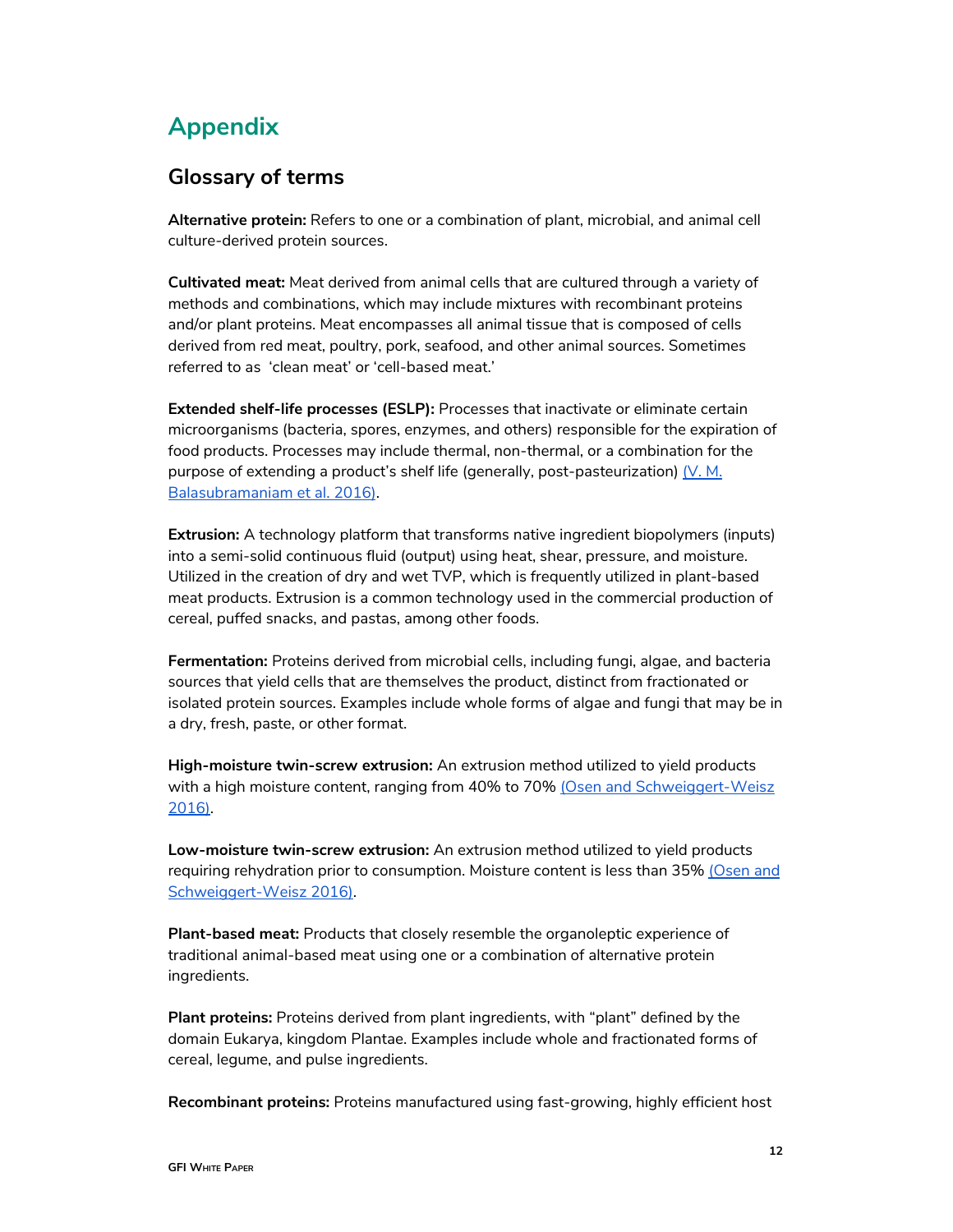microorganisms that have introduced genes encoding the desired protein(s). Examples include Impossible Foods' soy leghemoglobin protein and chymosin, a vegetarian rennet frequently used in cheesemaking. These proteins are extracted from the host and purified.

**Restructured meat products:** Products resembling ground, shredded, and bound animal-based meat products. They are often formed into patties, balls, nuggets, and sausage links and may include a casing or coating.

**Textured vegetable protein (TVP):** The wet or dry output of extrusion technology involving the input of dry ingredients, water, and/or lipids. TVP can be composed of one or a combination of plant-derived whole flours, concentrates, and isolates.

**Whole muscle meat products:** Products resembling primary, whole muscle, animal-based meat products. They display a fibrous texture analogous to striated muscle.

### <span id="page-12-0"></span>**Directories for ingredients**

Use these directories to find ingredients for your product formulations.

| <b>Online Directories</b>     |
|-------------------------------|
| <b>Food Ingredients First</b> |
| <b>Food Master</b>            |
| <b>IFT Directories</b>        |
| <b>Partner Slate</b>          |
| <b>SupplySide Connect</b>     |
| <b>UL Prospector</b>          |

### <span id="page-12-1"></span>**Directory of ingredient sourcing events**

| <b>Event Name</b>                              | <b>Upcoming</b><br><b>Event Date</b> | Location                                       | <b>Size</b>                                    |
|------------------------------------------------|--------------------------------------|------------------------------------------------|------------------------------------------------|
| <b>IFT - National</b><br><b>Annual Meeting</b> | 7/12/2020 -<br>7/15/2020             | Chicago, IL (USA)                              | $1.200+$ exhibitors<br>and 23,000<br>attendees |
| <b>IFT-Section</b><br><b>Suppliers' Night</b>  |                                      | Date, Location, and Size varies by IFT Section |                                                |
| <b>Supply Side East</b>                        | 4/21/2020 -<br>4/22/2020             | Secaucus, NJ (USA)                             | $250+$ exhibitors<br>and $3,500+$              |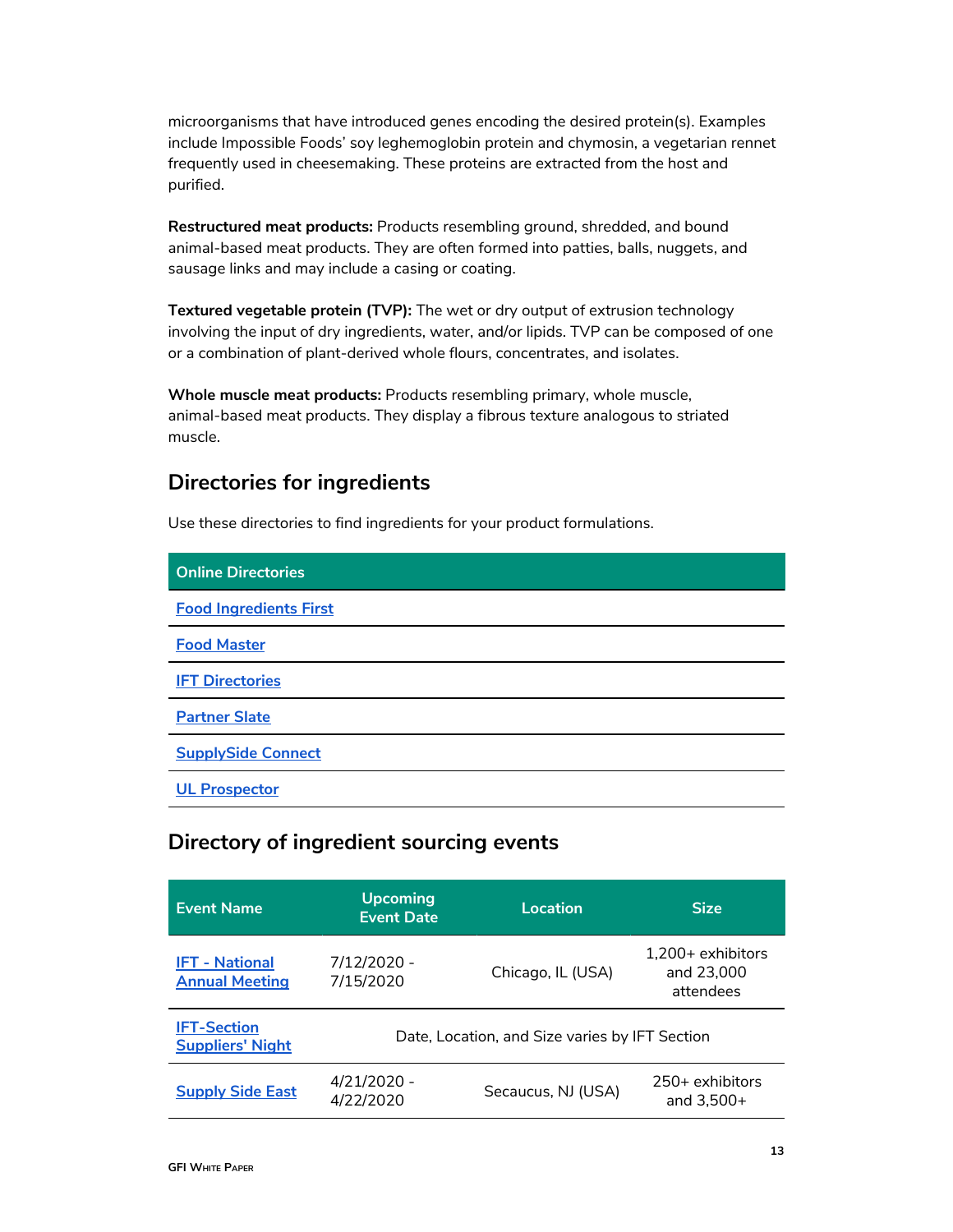|                         |                            |                        | attendees                                           |
|-------------------------|----------------------------|------------------------|-----------------------------------------------------|
| <b>Supply Side West</b> | 10/27/2020 -<br>10/30/2020 | Las Vegas, NV<br>(USA) | $1,300+$ exhibitors<br>and 18,500+<br>attendees     |
| <b>SNAXPO</b>           | 3/22/2020 -<br>3/24/2020   | TBD (USA)              | Low 100's<br>exhibitors and low<br>1000's attendees |

### **Directory of co-manufacturer events**

| <b>Event Name &amp; Website</b>                                               | <b>Upcoming</b><br><b>Event Date</b>          | Location                        |
|-------------------------------------------------------------------------------|-----------------------------------------------|---------------------------------|
| <b>IPPE: International</b><br><b>Production and</b><br><b>Processing Expo</b> | 1/28/2020 - 1/30/2020                         | Atlanta, GA (USA)               |
| <b>Process Expo</b>                                                           | <b>TRD for 2020</b><br>10/8/2019 - 10/11/2019 | Chicago, IL (USA)               |
| <b>PLMA Private Label</b><br><b>Tradeshow - US</b>                            | TBD for 2020<br>11/17/2019 - 11/19/2019       | Chicago, IL (USA)               |
| <b>PLMA Private Label</b><br><b>Tradeshow - International</b>                 | 5/26/2020 - 5/27/2020                         | Amsterdam, Netherlands<br>(EUR) |

These events offer co-manufacturer solutions, either in finding a co-manufacturer to produce a product or finding vendors to service co-manufacturers through equipment needs.

### **Directory of pilot-scale facilities (land grant universities)**

Use this directory to find pilot-scale facilities in land grant university settings. This database houses facilities that advertise "pilot plant" and "extruder" or "extrusion" on their websites.

| <b>University Name</b>         | <b>Extrusion Capabilities</b>            | Location                |
|--------------------------------|------------------------------------------|-------------------------|
| <b>Kansas State University</b> | Single-screw and<br>Twin-screw extrusion | Manhattan, KS<br>(USA)  |
| <b>University of Minnesota</b> | Twin-screw extrusion                     | Saint Paul, MN<br>(USA) |
| University of                  | Single-screw and                         | Lincoln, NE             |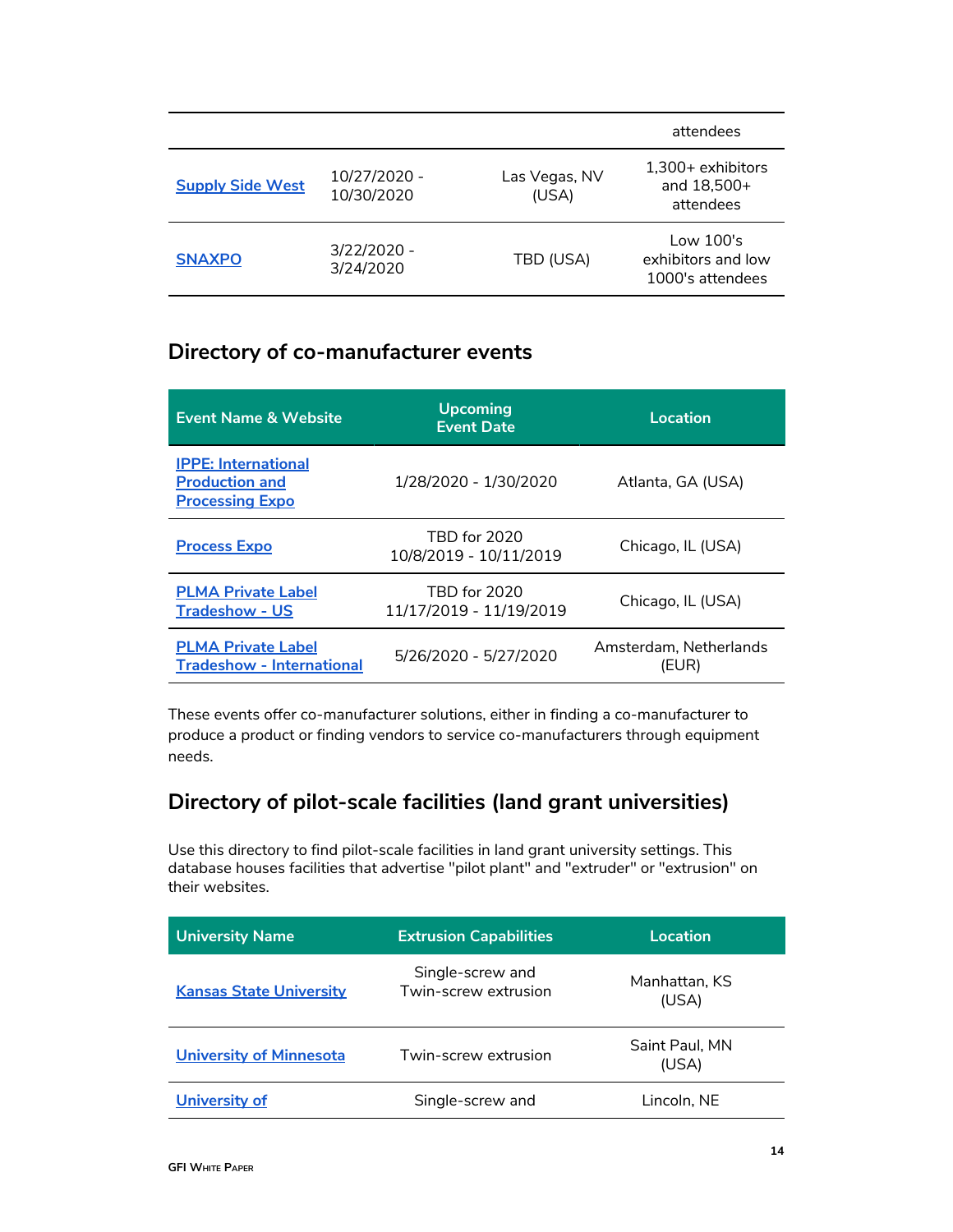| Nebraska-Lincoln | Twin-screw extrusion | (USA) |  |
|------------------|----------------------|-------|--|
|------------------|----------------------|-------|--|

To view our complete database of pilot-scale facilities at land grant universities, [click](https://docs.google.com/spreadsheets/d/1uhhrE8_Fv8GFsJWxv95C2CzWOmHYqzAKj8ECTlmMKzc/edit?usp=sharing) [here.](https://docs.google.com/spreadsheets/d/1uhhrE8_Fv8GFsJWxv95C2CzWOmHYqzAKj8ECTlmMKzc/edit?usp=sharing)

### **Directory of pilot-scale facilities (nonprofit and industry)**

Use this directory to find pilot-scale facilities offered through nonprofit and industry innovation centers.

| <b>Facility Name</b>                                           | Location(s)               |
|----------------------------------------------------------------|---------------------------|
| <b>PacMoore Innovation Lab</b>                                 | Gridley, IL<br>(USA)      |
| <b>Saskatchewan Food Industry</b><br><b>Development Centre</b> | Saskatoon, SK<br>(Canada) |
| Wenger                                                         | Sabetha, Kansas (USA)     |

To view our complete database of pilot-scale facilities at nonprofit centers and in industry, [click here.](https://docs.google.com/spreadsheets/d/1nWQFxwd8bIdv8XUn3YkTSgPZJbu8XnFw4wDWslKUqBs/edit?usp=sharing)

### <span id="page-14-0"></span>**Directory of co-manufacturers (production-scale facilities), consultants, & private labelers**

| <b>Organization</b> | Type                                | <b>About</b>                                                                                                                                                           |
|---------------------|-------------------------------------|------------------------------------------------------------------------------------------------------------------------------------------------------------------------|
| <b>Brecks</b>       | Co-manufacturer                     | Experienced co-man with<br>extrusion experience.<br>Supplies plant-based meat<br>products to Europe, North<br>America and Asia.                                        |
| <b>Schouten</b>     | Private labeler                     | Schouten specializes in the<br>development, production,<br>and packaging of plant-<br>based meats in all<br>formats. Supplies 40+<br>countries, produced in<br>Europe. |
| <b>Sol Cuisine</b>  | Co-manufacturer, private<br>labeler | Sol Cuisine produces non-<br>GMO, gluten-free, kosher,<br>halal and organic plant-<br>based meat products.<br>Supplies Canada & US.                                    |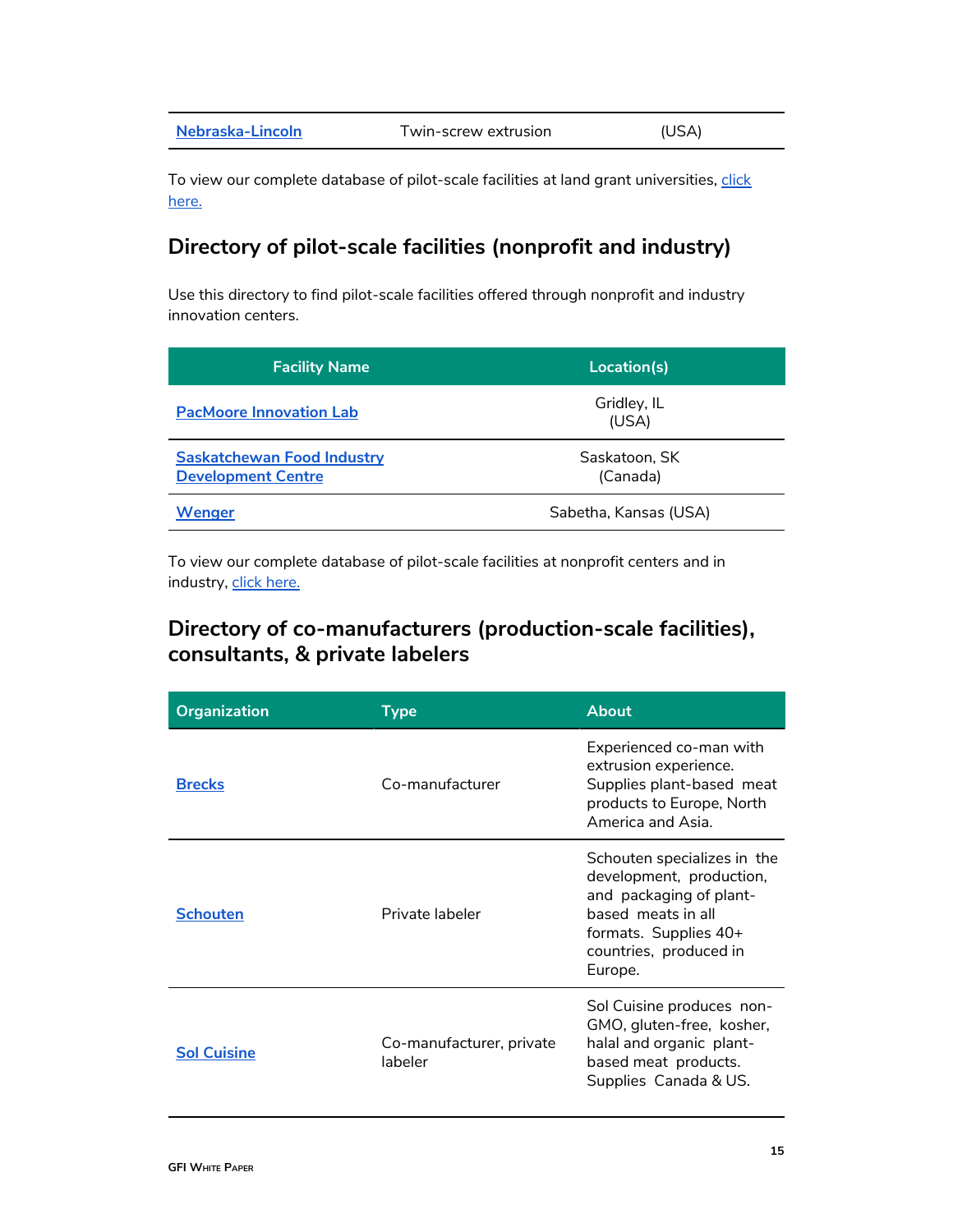To view our complete database of co-manufacturers, private labelers, and consultants with expressed interest or capability in producing plant-based meat, [click here.](https://docs.google.com/document/d/1h0vGxUszIH157lj2YCr4sh0-FYymnZeWPCXFmcsqA30/edit?usp=sharing)

### **Directory for continued learning (classes)**

Use this directory to find continued learning opportunities. This database houses short courses, workshops, online, and for-credit college courses related to extrusion.

To best use this resource, click the drop-down arrow per column to filter and sort information to your needs. Due to the time-sensitive nature of events, you may want to sort the "Date" in ascending order.

| <b>Course Title</b>                                                                                                                                                 | <b>Organizer</b>                                  | <b>Upcoming</b><br><b>Event Date</b>       | <b>Type</b> |
|---------------------------------------------------------------------------------------------------------------------------------------------------------------------|---------------------------------------------------|--------------------------------------------|-------------|
| <b>Extrusion</b><br><b>Workshops - Food</b>                                                                                                                         | <b>Buhler</b>                                     | 4/21/2020<br>4/23/2020                     | Workshop    |
| 21st Annual<br><b>Practical Short</b><br><b>Course on</b><br><b>Food Extrusion:</b><br><b>Cereals, Pulses,</b><br><b>Proteins &amp; Other</b><br><b>Ingredients</b> | Texas A&M<br>Engineering<br>Experiment<br>Station | TBD for 2020<br>$9/29/2019 -$<br>10/4/2019 | Workshop    |
| <b>Leistritz Extrusion</b><br><b>Academy BASIC</b>                                                                                                                  | Leistritz                                         | TBD for 2020<br>11/6/2019 -<br>11/8/2019   | Workshop    |

To view our complete database of continued learning opportunities, [click here.](https://docs.google.com/spreadsheets/d/1v6vrQSPj1g97lVMBLXNonhmhiVz1qR5Kwq77cWjeR10/edit?usp=sharing)

### **Directory for continued learning (textbooks)**

| <b>Book Title</b>                                                         | <b>Authors</b>                                     | <b>ISBN (Hardcover)</b> |
|---------------------------------------------------------------------------|----------------------------------------------------|-------------------------|
| <b>Advances in Food Extrusion Technology</b>                              | Medeni Maskan<br>and Aylin Altan                   | 978-1138199125          |
| <b>Extruders in Food Applications</b>                                     | Mian N Riaz                                        | 978-1566767798          |
| <b>Extrusion Problems Solved: Food, Pet</b><br><b>Food, and Feed</b>      | Main Ruiz and<br>Galen J Rokey                     | 978-1845696641          |
| <b>Extrusion Processing Technology: Food</b><br>and Non-Food Biomaterials | Jean-Marie Bouvier<br>and Osvaldo H.<br>Campanella | 978-1444338119          |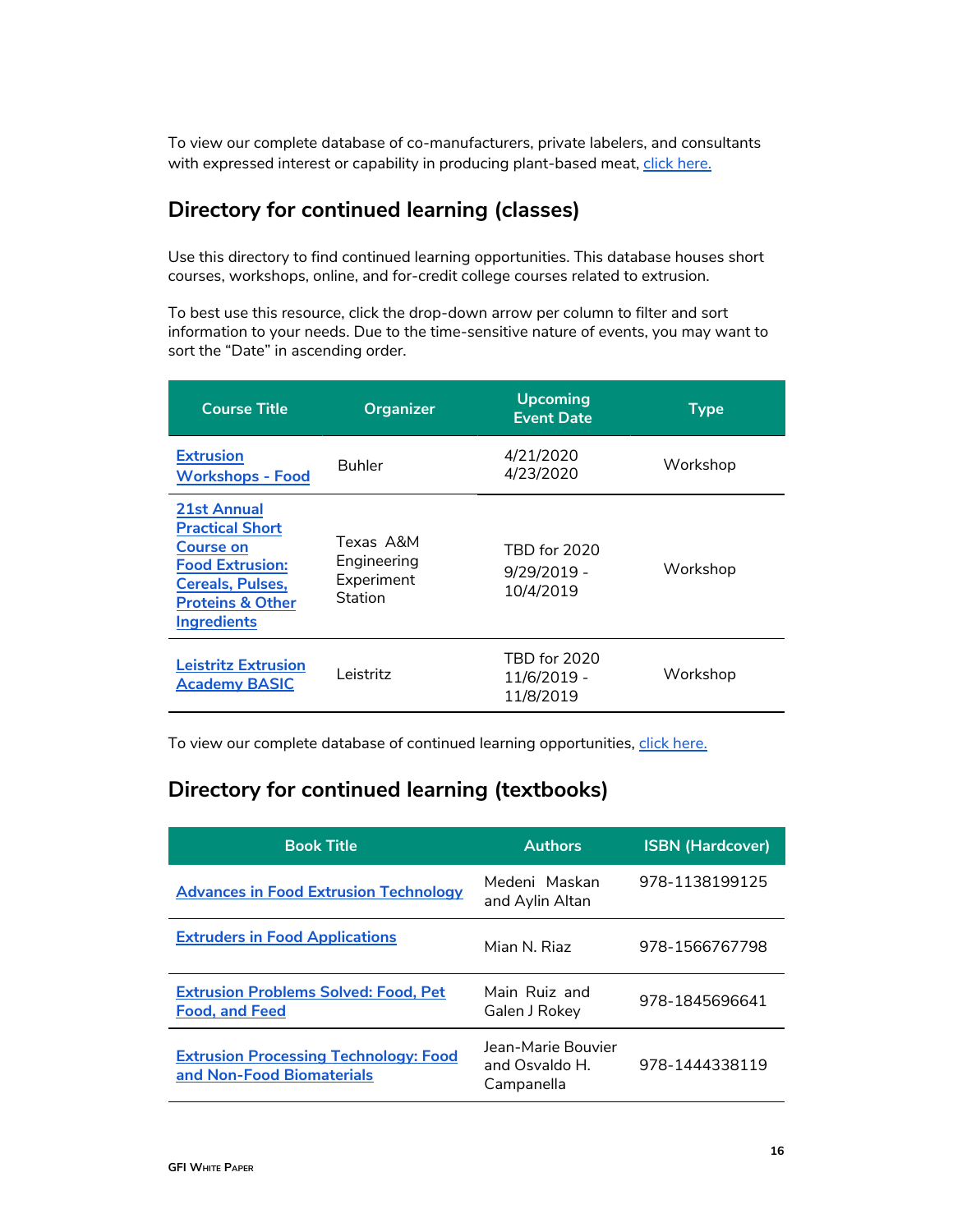# <span id="page-16-0"></span>**Don't see your organization listed here?**

Or perhaps we're missing some opportunities you have found helpful? Please contact us to add your suggestions into one of our directories. The directories included in this resource are made freely available for the purpose of helping stakeholders accelerate and improve the production of plant-based meat.

If you have a **pilot- or production-scale facility**, or know of resources **for ingredient** suppliers or manufacturers, please complete [this form.](https://docs.google.com/forms/d/e/1FAIpQLSeJDeVw9NKzS5OhvbeHDvG28GD33ZJetKBMIqTVqv_-2XS59g/viewform?usp=sf_link)

# <span id="page-16-1"></span>**References**

- Balasubramaniam, V. M., Yousef, A. E., Wan, J., & Husain, A. (2016, December). Kinder, Gentler Food Processing. Food Technology, 70(12), 20–28. Retrieved from < https://bit.ly/2K1QE4P>.
- Guy, R. C. E., & . (2003). Extrusion Cooking. In *Encyclopedia of Food Sciences and Nutrition* (2nd ed., pp. 2222–2227). Elsevier Science Ltd. doi: 10.1016/B0-12-227055-X/00434-X
- <span id="page-16-2"></span>Osen, R., & Schweiggert-Weisz , U. (2016). High-moisture extrusion: meat analogues. In *Reference Module in Food Science* (pp. 1–6). Elsevier Inc. doi: 10.1016/B978-0-08-100596-5.03099-7